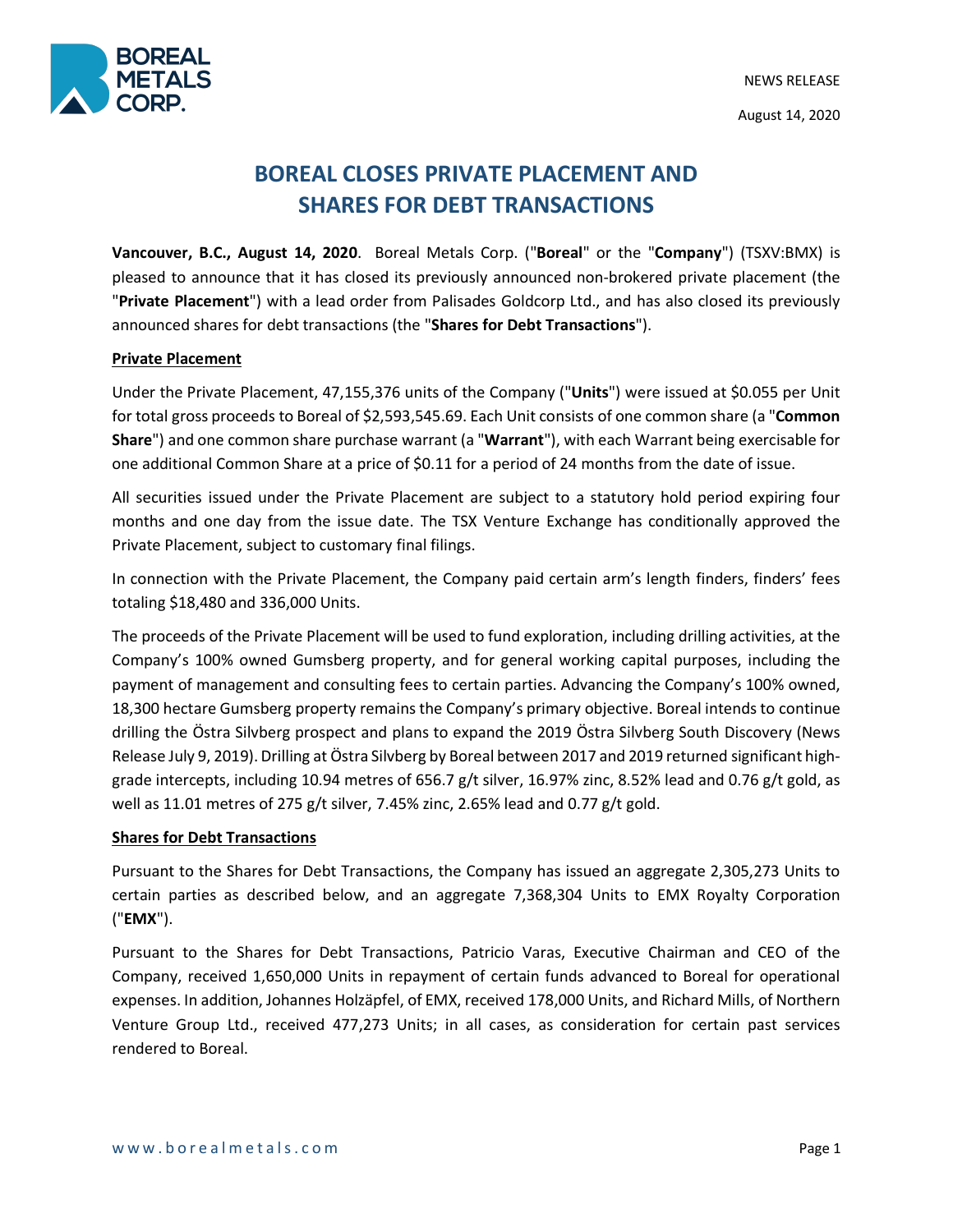

August 14, 2020

The 7,368,304 Units issued to EMX facilitated: (i) an immediate reduction in the amount of debt owed by the Company to EMX from \$800,000 plus accrued interest and fees, to \$482,113.28, (ii) a 6-month extension of the maturity date applicable to the remaining balance of such debt, to May 25, 2021, and (iii) EMX maintaining its current 12.89% ownership interest in the Company on a non-diluted basis, following completion of the Private Placement and Shares for Debt Transactions.

The Units issued pursuant to the Shares for Debt Transactions were issued at a deemed price of \$0.055 per Unit, with each Unit consisting of one Common Share and one Warrant bearing the same terms as the Warrants issued on the Private Placement. All securities issued under the Shares for Debt Transactions are subject to a four month hold period from the date of issuance.

# **About Boreal Metals Corp.**

Boreal is a mineral exploration company focused on the discovery of silver, zinc, copper, and gold deposits in exceptional, historical mining project areas spanning Sweden and Norway. The Company aims to discover new economic mineral deposits in known mining districts that have seen little or no modern exploration techniques. The Company is led by experienced management and technical teams, with successful track records in mineral discovery, mining development and financing.

### **About Palisades Goldcorp.**

Palisades Goldcorp is Canada's new resource focused merchant bank. Palisades' management team has a demonstrated track record of making money and is backed by many of the industry's most notable financiers. With junior resource equities valued at generational lows, management believes the sector is on the cusp of a major bull market move. Palisades is positioning itself with significant stakes in undervalued companies and assets with the goal of generating superior returns.

#### **Qualified Person**

Daniel MacNeil, P.Geo, a Qualified Person as defined by National Instrument 43-101 *Standards of Disclosure for Mineral Projects*, has read and approved all technical and scientific information contained in this news release. Mr. MacNeil is Vice President Exploration for Boreal.

#### **On behalf of Boreal Metals Corp.**

Patricio Varas, Executive Chairman and CEO

For more information on Boreal please visit the Company website at www.borealmetals.com or contact us at +1.604.922.8810 or info@borealmetals.com.

Neither TSX Venture Exchange nor its Regulation Services Provider (as that term is defined in the policies *of the TSX Venture Exchange) accepts responsibility for the adequacy or accuracy of this release.*